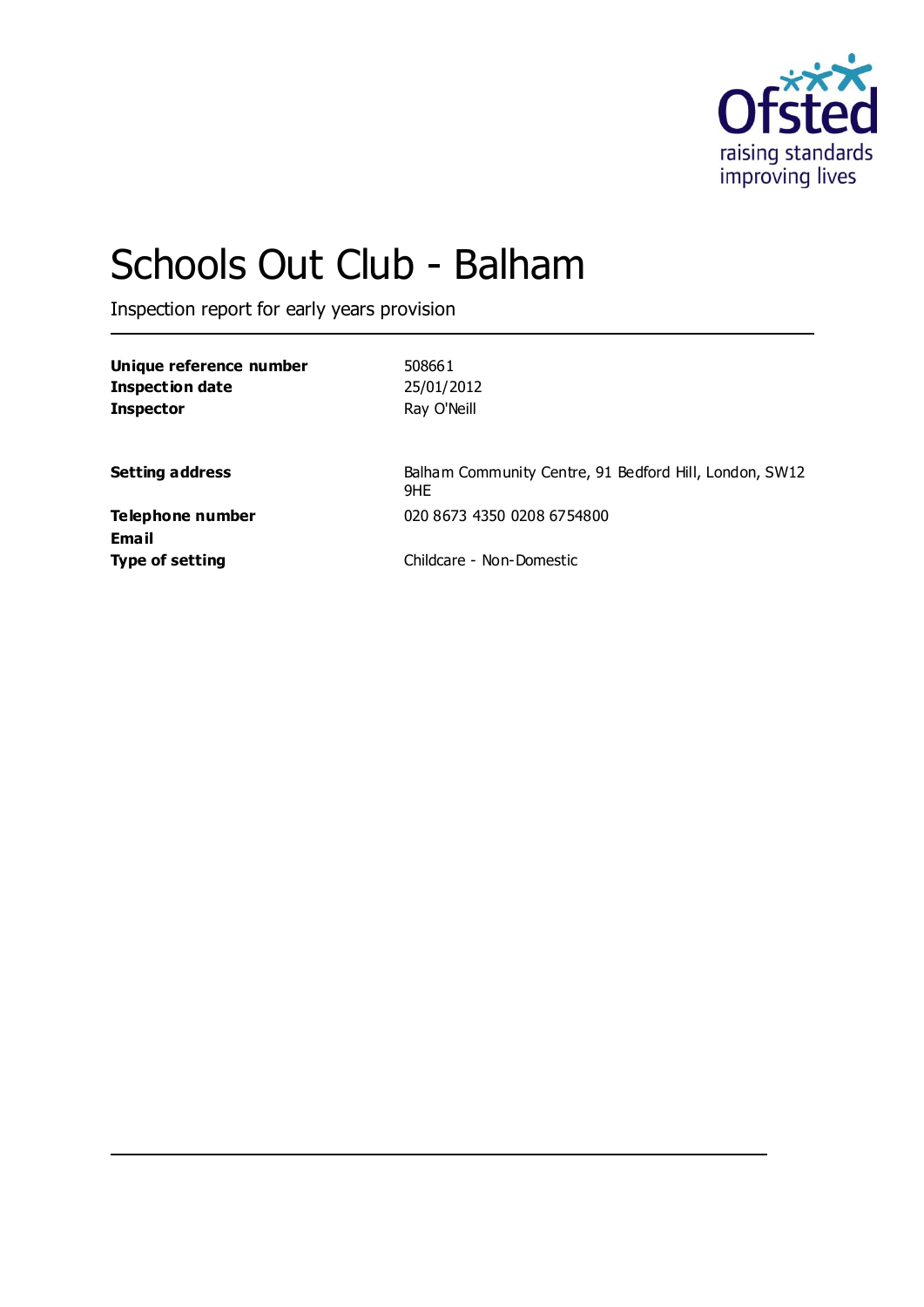The Office for Standards in Education, Children's Services and Skills (Ofsted) regulates and inspects to achieve excellence in the care of children and young people, and in education and skills for learners of all ages. It regulates and inspects childcare and children's social care, and inspects the Children and Family Court Advisory Support Service (Cafcass), schools, colleges, initial teacher training, work-based learning and skills training, adult and community learning, and education and training in prisons and other secure establishments. It assesses council children's services, and inspects services for looked after children, safeguarding and child protection.

If you would like a copy of this document in a different format, such as large print or Braille, please telephone 0300 123 1231, or email enquiries@ofsted.gov.uk.

You may copy all or parts of this document for non-commercial educational purposes, as long as you give details of the source and date of publication and do not alter the information in any way.

T: 0300 123 1231 Textphone: 0161 618 8524 E: enquiries@ofsted.gov.uk W: [www.ofsted.gov.uk](http://www.ofsted.gov.uk/)

© Crown copyright 2012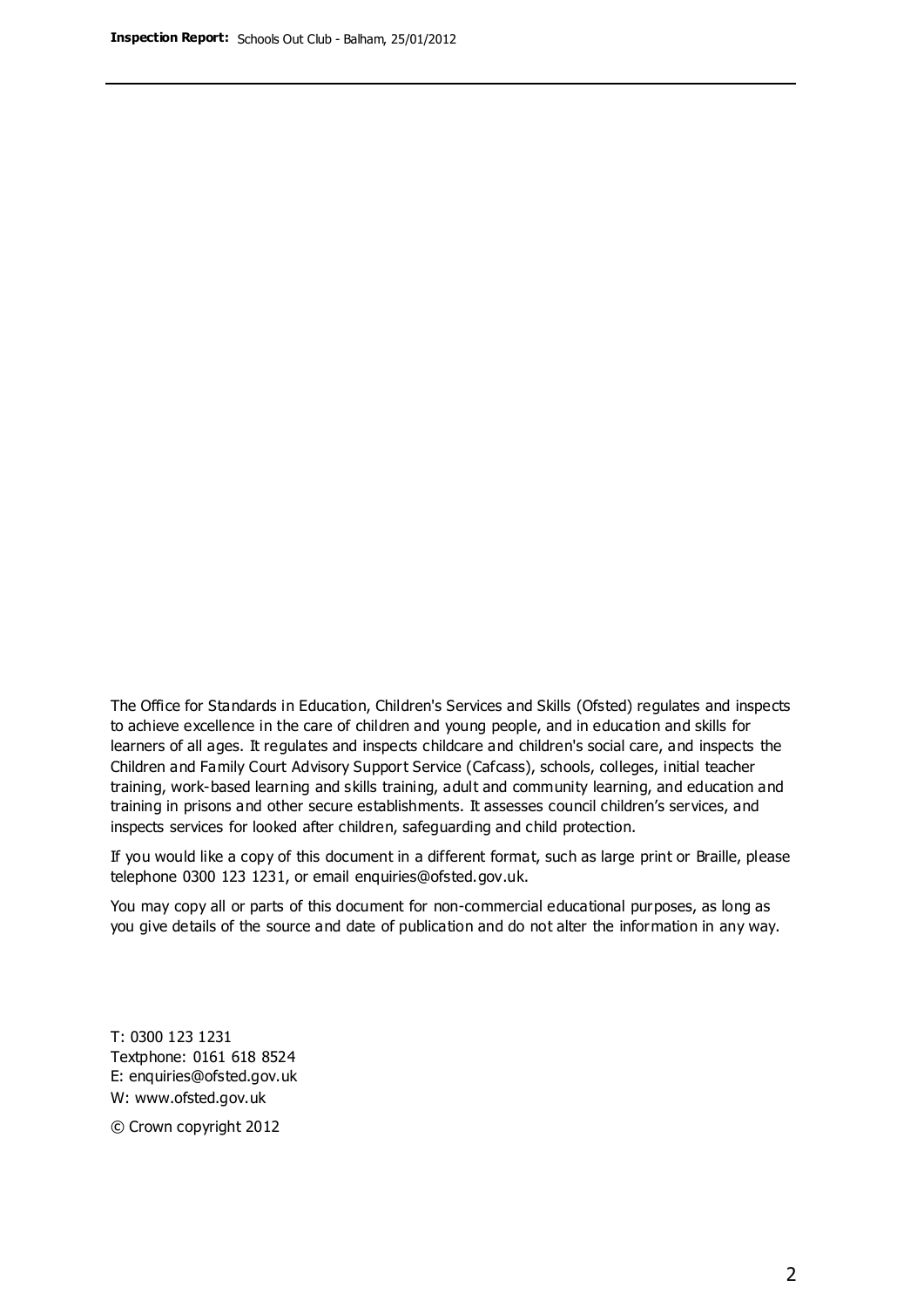## **Introduction**

This inspection was carried out by Ofsted under Sections 49 and 50 of the Childcare Act 2006 on the quality and standards of the registered early years provision. 'Early years provision' refers to provision regulated by Ofsted for children from birth to 31 August following their fifth birthday (the early years age group). The registered person must ensure that this provision complies with the statutory framework for children's learning, development and welfare, known as the *Early* Years Foundation Stage.

The provider must provide a copy of this report to all parents with children at the setting where reasonably practicable. The provider must provide a copy of the report to any other person who asks for one, but may charge a fee for this service (The Childcare (Inspection) Regulations 2008 regulations 9 and 10).

The setting also makes provision for children older than the early years age group which is registered on the voluntary and/or compulsory part(s) of the Childcare Register. This report does not include an evaluation of that provision, but a comment about compliance with the requirements of the Childcare Register is included in Annex B.

Please see our website for more information about each childcare provider. We publish inspection reports, conditions of registration and details of complaints we receive where we or the provider take action to meet the requirements of registration.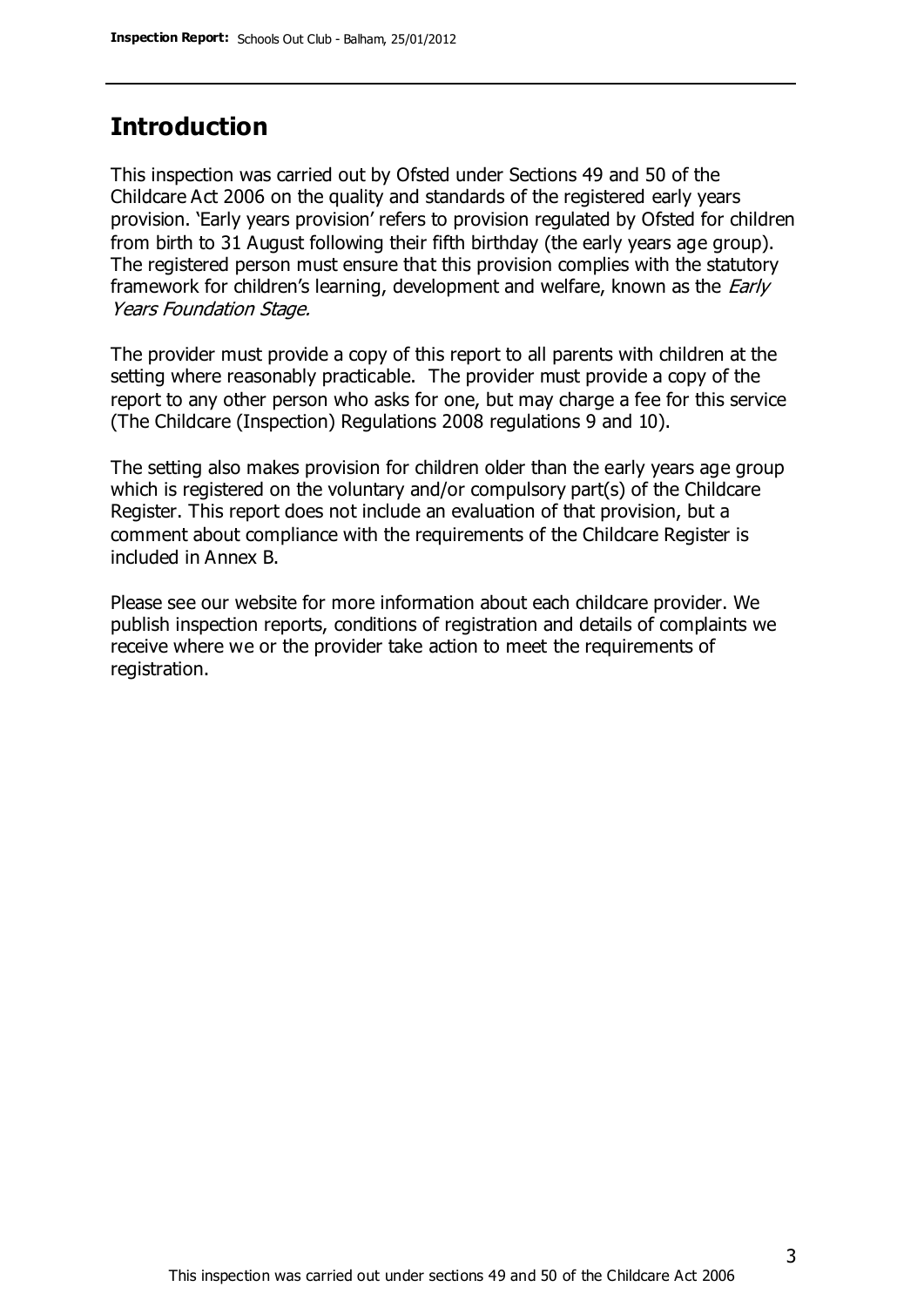# **Description of the setting**

Schools Out Club Balham has been registered since 1977. It operates from a community centre in the London suburb of Balham during school term times. A breakfast club operates from 7.30am to 9.00am and an after school club from 3.00pm to 6.30pm. A holiday club operates from 8.00am to 6.30pm during school holiday periods. The club serves the local community and surrounding areas.

The club is registered on the Early Years register and the compulsory and voluntary parts of the Childcare Register. There are currently 78 children on roll of whom 15 are in the early years age group. Children attend a variety of sessions. No children receive free early years education funding. The club also provides care for children who are over the age of eight years. The club is able to support children with learning difficulties and/or disabilities and those who speak English as an additional language.

The club employs eight members of staff who all hold appropriate early years qualifications. The Schools Out Club is part of the Balham Community Centre Project, which is managed by board of trustees and is a registered charity. The club is supported by Wandsworth local authority.

## **The overall effectiveness of the early years provision**

Overall the quality of the provision is outstanding.

The highly effective and committed staff team use their skills and professionalism to enable children to make excellent progress in their learning and development. The unique needs of the children are promoted exceptionally well and staff are committed to meeting children's learning and welfare needs most of the time. Excellent partnerships with other agencies result in the needs of all children being met and additional support provided if required. The club's engagement with parents is exemplary promoting excellent continuity in children's care. The club is highly reflective, incorporating information and suggestions from children, parents and staff in accurate self-evaluation. This underpins an exceptional capacity to maintain continuous improvement.

## **What steps need to be taken to improve provision further?**

To further improve the high quality early years provision the registered person should consider:

• improving further children's opportunities to find out about and learn how to use appropriate information technology such as computers.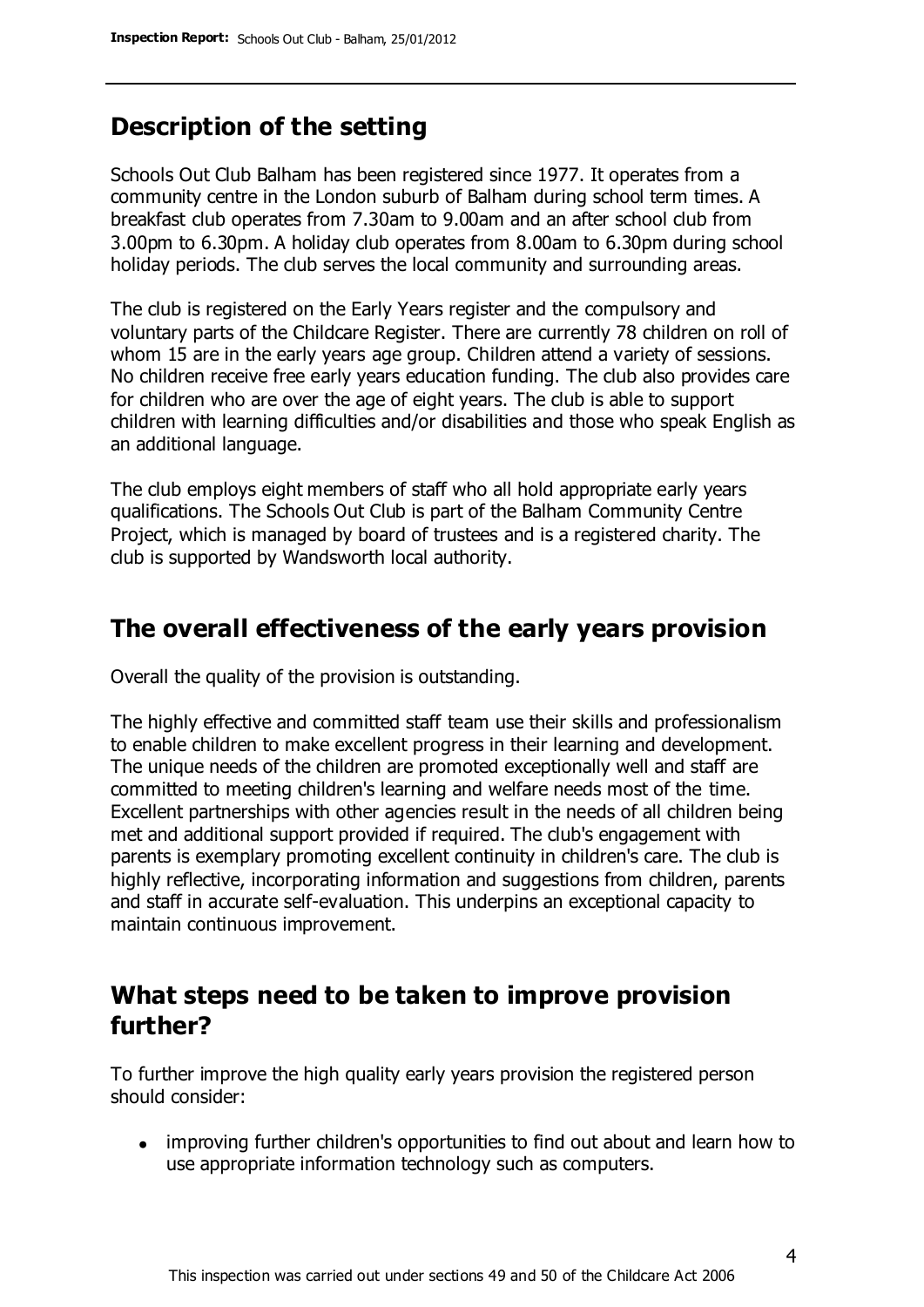# **The effectiveness of leadership and management of the early years provision**

Staff have an excellent understanding of how to protect children and their wellbeing and safety is paramount. All staff are exceptionally well trained in child protection issues and are extremely confident to follow through procedures and refer any concerns. Extensive risk assessments are conducted within the premises, the outdoor area and visits, to eliminate identified hazards to all attending the club. Highly effective evacuation procedures are regularly practised so that all children and staff know what to do in an emergency Rigorous recruitment and vetting procedures are adhered to, determining the suitability of all adults to work with children. All statutory documentation that supports children's needs and the efficient running of the club are up to date and highly effective.

All staff are highly committed to the ongoing improvements of the club and have established excellent working relationships. Highly productive staff and planning meetings, including children, support an excellent quality of provision. Children access plenty of stimulating resources within the club and staff effectively utilise the local and wider environment to support all areas of learning. This includes regular exercise and sporting opportunities at the local school and organised visits to many locations including seaside resorts and zoos. Staff have an extensive knowledge of children's backgrounds, which enables them to plan with the children, provide inclusive learning opportunities and meet their individual needs extremely well. Staff utilise their own knowledge, backgrounds and partnership networks highly effectively in developing children's excellent understanding of diversity. For example, children are developing exceptionally well in understanding of European languages, festival celebrations around the world and through visits.

A highly comprehensive evaluation of practice occurs for all aspects of the children's welfare and learning, which is regularly monitored and evaluated. The review identifies areas for improvement and the strengths within the club. Support visits from the local authority, staff meetings, parent suggestions and children's views are rigorously evaluated to identify weaknesses. The high motivation of the club's management team in supporting staff's professional training and qualifications also contributes to the overall exceptional capacity to make improvements and provide excellent quality childcare and education.

Partnerships is a key strength of the club. Key persons have a comprehensive understanding of the uniqueness of each child and are aware of how to access highly effective support so that children's needs are successfully promoted. For example, fully embedded information exchange with teachers at the local schools supports the exceptional continuance of welfare and learning needs of children on a daily basis. The importance and value of parent partnerships is very strong throughout the club. Parents comment on how highly effective the key person system and the excellent communication channels are in meeting their children's needs. For example, daily contact, open days, newsletters and the web site. Parents are extremely pleased with the care of their children and feel confident to talk to staff at any time about any concerns.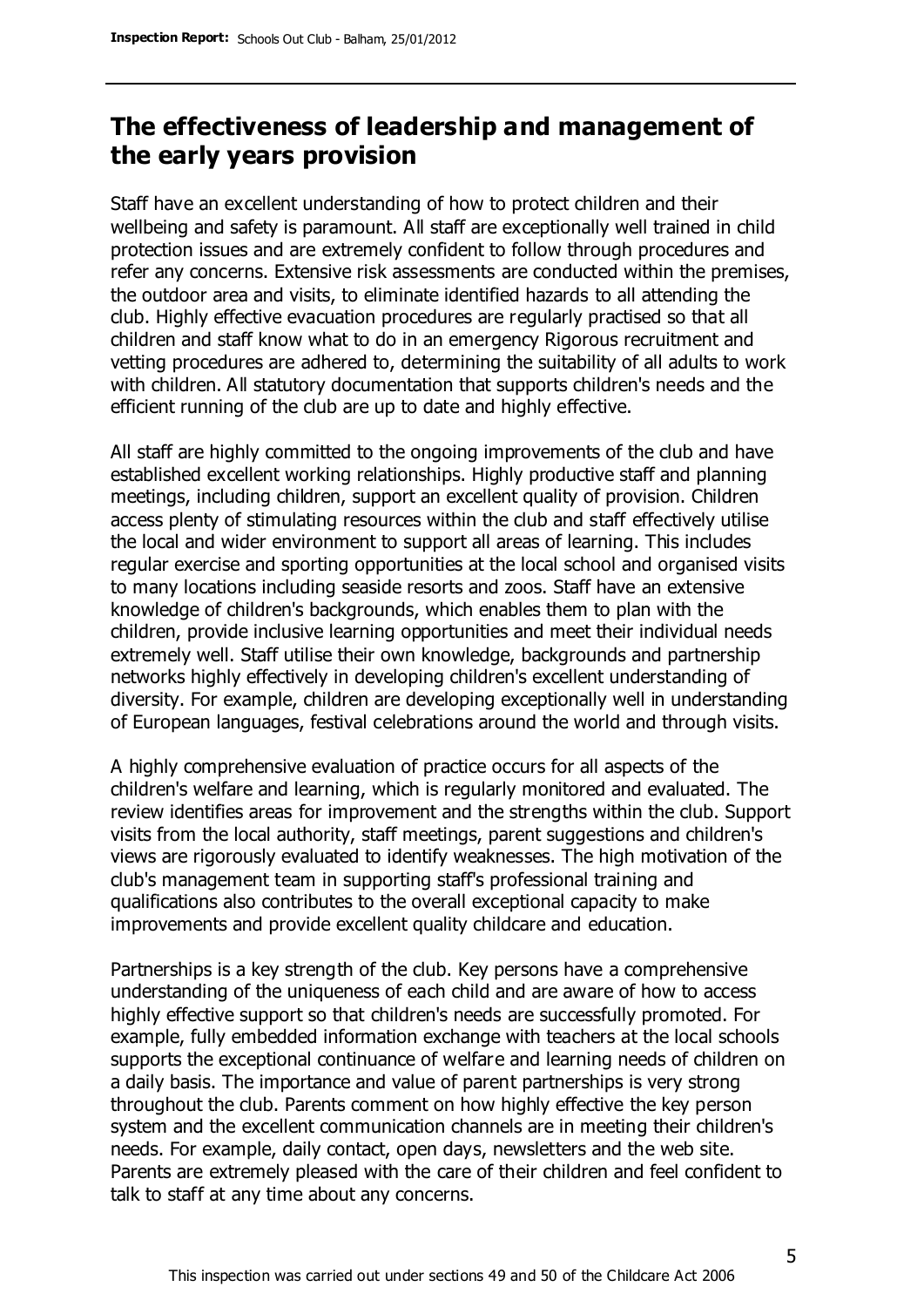# **The quality and standards of the early years provision and outcomes for children**

The club uses a highly effective key person system. Staff have an exceptional understanding of the Early Years Foundation Stage, which is reflected in the excellent progress children make. The child-centred environment and the positive effect of staff's skills and enthusiasm encourages children to develop a highly motivated and confident approach to learning. Children actively engage in a broad range of activities, which stimulates their learning and enables them to have fun. For example, children fully engage in games to develop their understanding of French and play fantasy games using small world imagination resources and roleplay costumes. Children respond enthusiastically to staff's open questions, discuss their findings, take turns and cooperate with each other.

Children's records show detailed initial discussions with parents about developmental starting points. Highly effective planning, observation and assessment systems set clear goals for each individual child across all areas of learning. Planning between staff and children comprises of a highly reflective balance of adult led and child initiated activities, which effectively promotes children's individual learning patterns, interests and activities. Staff have successfully created an environment, which is rich in signs and symbols, and their inspiring enthusiasm for stories and books has a very positive impact on children's learning. For example, younger children show great interest in books and independently select and often imitate reading behaviour in preparation for their own development in future reading and listening skills. Children are provided with ample resources and opportunities through play to develop their writing skills. Staff maximise the mathematical potential of many activities, for example, asking children to think about the shapes, sizes and number of construction resources used in model making activities. Through the highly effective teaching and learning opportunities, children develop excellent skills for the future. However, opportunities for using computers are limited.

Children are developing an exemplary sense of safety. They learn how to use tools and resources safely and experience safe risk taking when participating in a wide range of well planned, challenging physical activities. Children's well-being and good health is encouraged overall throughout the club. They wash their hands independently after toileting and prior to eating, disposing of paper towels in the bins provided. Children enjoy eating tasty, nutritious snacks, which are prepared fresh each day. Children make exceptional strides in their physical development and enjoy using a rich variety of opportunities to develop their skills in running, jumping and balancing.

Children are extremely well behaved. They share and collaborate with each other in their play exceptionally well, demonstrating valuable skills for their future. Staff are exceptionally good role models to the children, not only offering them praise and encouragement, but also encouraging them to support each other. Consequently, children of all abilities feel highly self-assured and enthusiastically participate in the innovative activities on offer.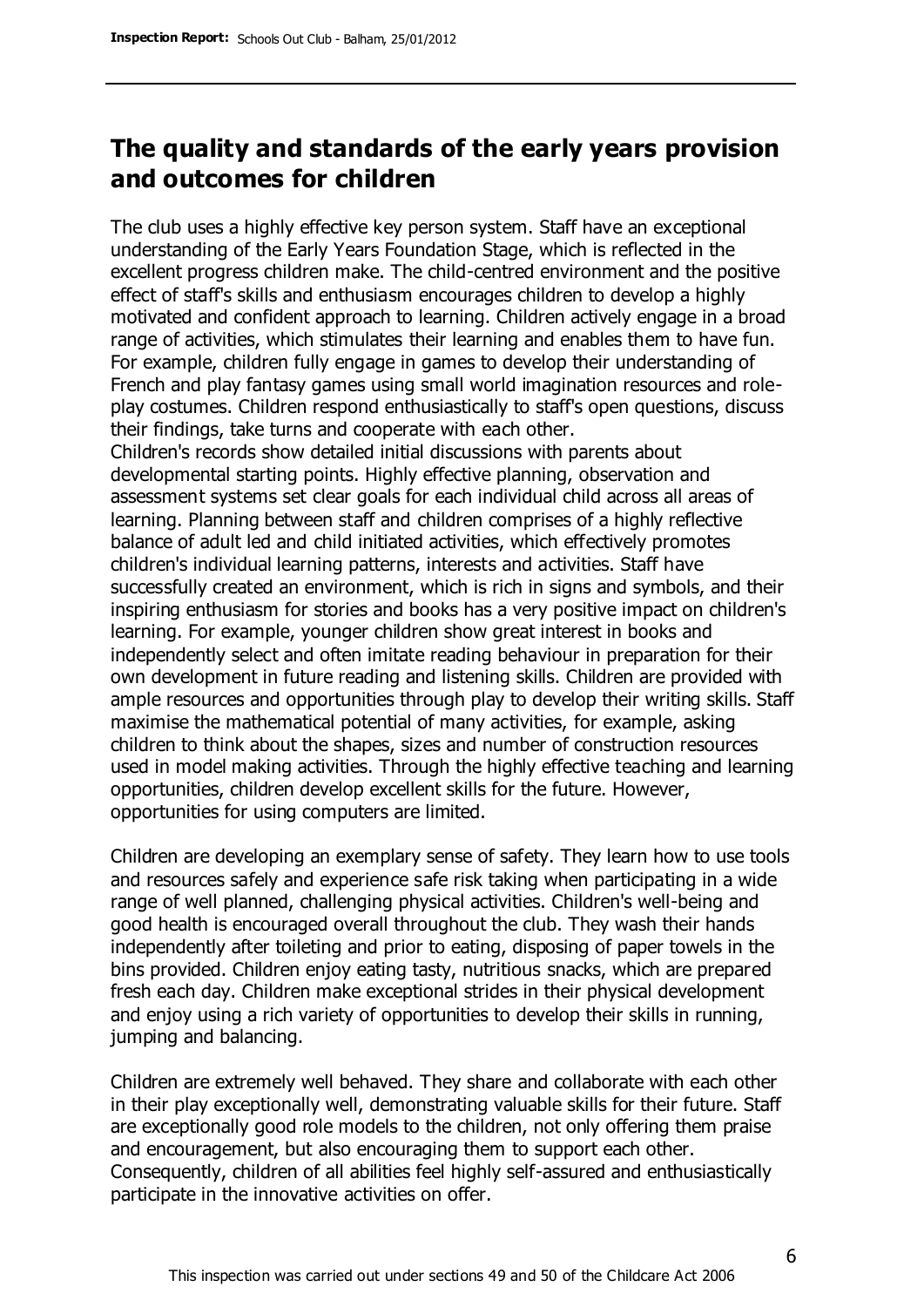# **Annex A: record of inspection judgements**

#### **The key inspection judgements and what they mean**

Grade 1 is Outstanding: this aspect of the provision is of exceptionally high quality Grade 2 is Good: this aspect of the provision is strong Grade 3 is Satisfactory: this aspect of the provision is sound Grade 4 is Inadequate: this aspect of the provision is not good enough

### **The overall effectiveness of the early years provision**

| How well does the setting meet the needs of the      |  |
|------------------------------------------------------|--|
| children in the Early Years Foundation Stage?        |  |
| The capacity of the provision to maintain continuous |  |
| improvement                                          |  |

### **The effectiveness of leadership and management of the early years provision**

| The effectiveness of leadership and management of the             |  |
|-------------------------------------------------------------------|--|
| <b>Early Years Foundation Stage</b>                               |  |
| The effectiveness of leadership and management in embedding       |  |
| ambition and driving improvement                                  |  |
| The effectiveness with which the setting deploys resources        |  |
| The effectiveness with which the setting promotes equality and    |  |
| diversity                                                         |  |
| The effectiveness of safeguarding                                 |  |
| The effectiveness of the setting's self-evaluation, including the |  |
| steps taken to promote improvement                                |  |
| The effectiveness of partnerships                                 |  |
| The effectiveness of the setting's engagement with parents and    |  |
| carers                                                            |  |

## **The quality of the provision in the Early Years Foundation Stage**

The quality of the provision in the Early Years Foundation Stage | 1

## **Outcomes for children in the Early Years Foundation Stage**

| <b>Outcomes for children in the Early Years Foundation</b>    |  |
|---------------------------------------------------------------|--|
| <b>Stage</b>                                                  |  |
| The extent to which children achieve and enjoy their learning |  |
| The extent to which children feel safe                        |  |
| The extent to which children adopt healthy lifestyles         |  |
| The extent to which children make a positive contribution     |  |
| The extent to which children develop skills for the future    |  |

Any complaints about the inspection or report should be made following the procedures set out in the guidance available from Ofsted's website: www.ofsted.gov.uk